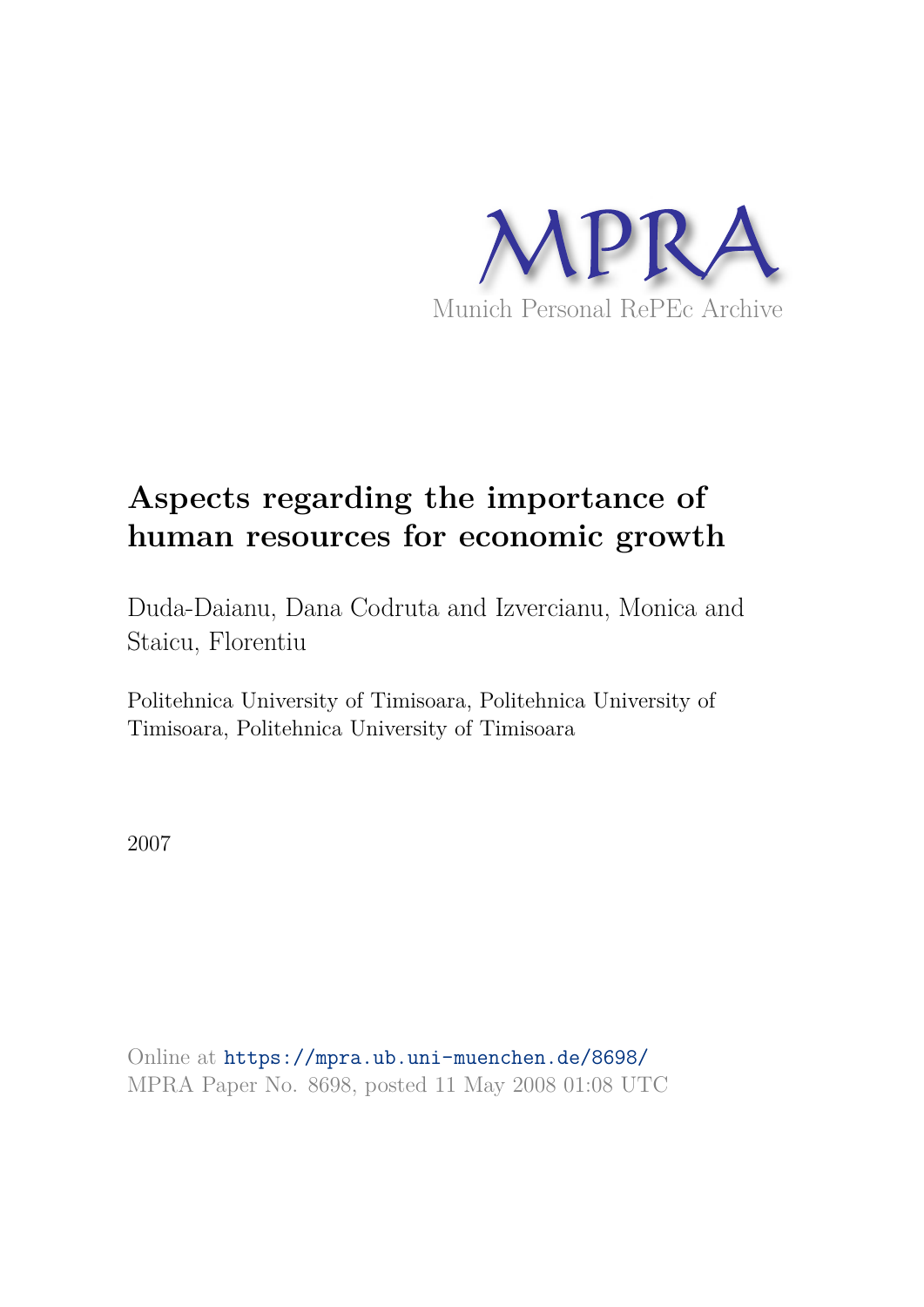### **ASPECTS REGARDING THE IMPORTANCE OF HUMAN RESOURCES FOR ECONOMIC GROWTH**

# **Codruta DUDA-DAIANU<sup>1</sup> , Monica IZVERCIANU<sup>2</sup> , Florentiu STAICU<sup>3</sup>**

*1. Assistant, Ph.D. ec., University Politehnica Timisoara, Romania 2. Professor, Ph.D. eng., University Politehnica Timisoara, Romania 3.Ph.D. eng, University Politehnica Timisoara, Romania* 

*This article tried to emphasize some aspects concerning the relation between economical increasing and investments in human resources. We proposed to study the correlation between economic performance and the application's level of human resources management. The research was made on a number of firms from the West 5 Region. Supporting the role of investments in education and training, was sustained the idea of adapting the human resources to the structural changes of the economy imposed by the technical-scientific progress on efficiency criteria.* 

# **CRITERIAS USED FOR HUMAN RESOURCES EVALUATION**

The assessor that has as objective the estimation of organization's resources, including the human resource, will starts with the analysis of organizational and human structures, because the personnel together with enterprise's market form the most important elements that determine the enterprises' value.

The organizational structures analysis begins with the organization chart, based on which were determined:

- the hierarchical and functional relations
- types and percents of hierarchical levels
- actual situation of functions in proportion to the age
- it was determined if the successions are well prepared and if there is the risk to appear a "gap" for the future years.

Starting with the organization chart one can observe the rational way in which are distributed the management functions in enterprise and the manner in which the information circulates from a sample to another, even in vertical and horizontal plan. The assessor must observe if the instructions and the information move up and down easily (from hierarchical point of view), if there is communication between departments.

From the action plan on long term must emerges the kind of administrative organizing and the manner of decisions taking, and also the existence of a control mechanism..

The assessor must verify if the decisions are grounded, if they are framed in the budget, and delivered, realized, controlled and quantified in order to determine the deviation from the budgetary stipulations.

Firm management must be evaluated regarding the performances and competences. If the firm has a performances evaluation system, it can be used for the evaluation. The assessor must to observe and to follow:

 the dependence relations of leaders in rapport with a group, or an major shareholder,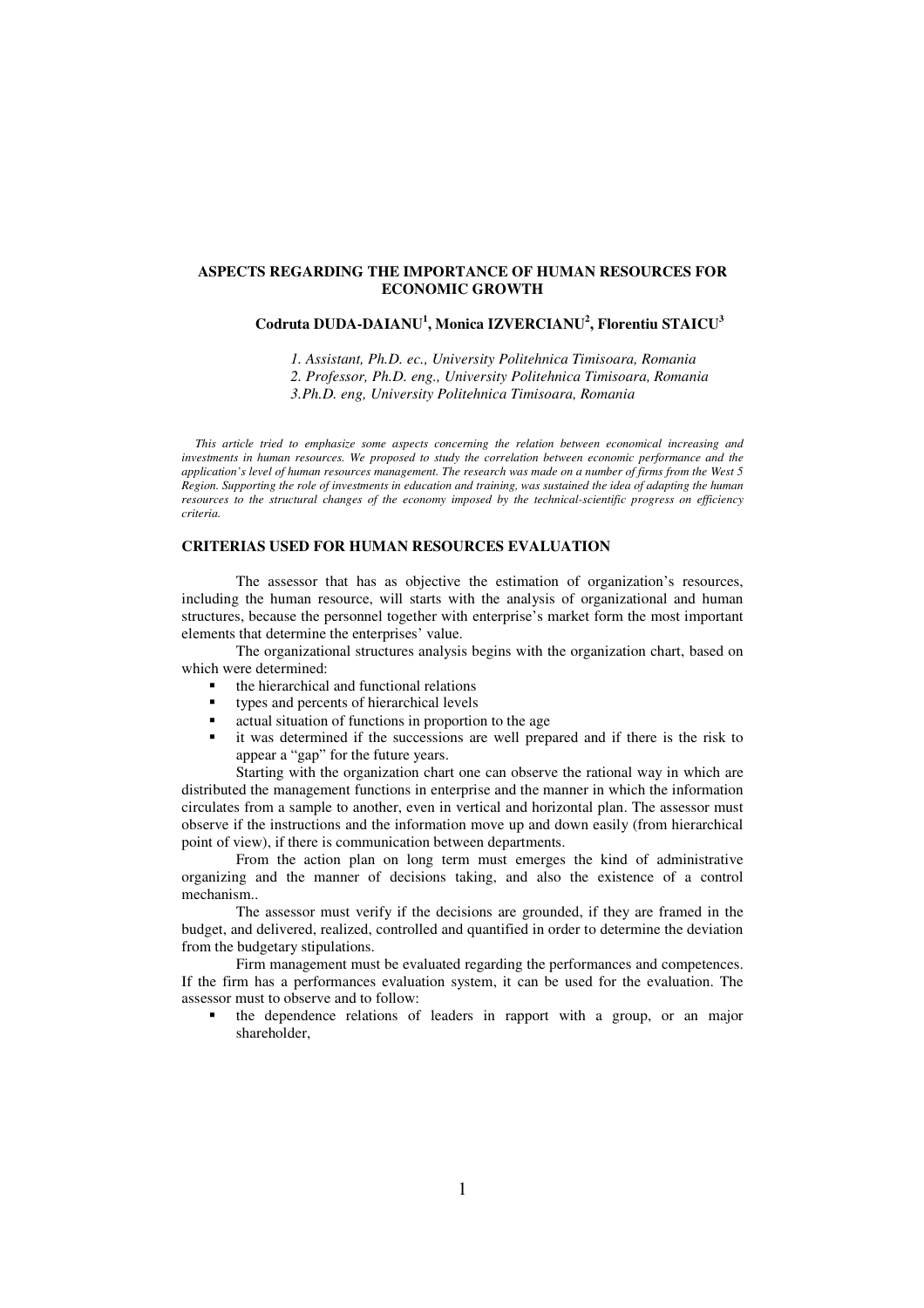- the managerial style (collegial, authoritative, on objectives, centralized, decentralized),
- the age of the members from managing group, their formation, the ancientness in society
- the decisions' domains and the limits of the hierarchic control and commitment
- the relations of management group's members with certain economical-social environments (clients, suppliers, employees, banks), their image in the enterprise's
- internal and external environment
- the stipulations of the collective work contract, if it is really respected, the measure in which it respects the law and effective decisions.

By the stability indices one can determines the personnel fidelity and can chases the changes or succession possibilities in case that a person leave, or go in retrial. The assessor verifies the firm policy regarding the personnel recycle at all levels, fact that permit not only good performances for engaged post but even the possibility to promote in other functions.

We want to analyze if the recruitment and the employment are followed by a period of preliminary orientation/qualification, the existence of a personnel surplus or insufficient personnel, the work's productivity, the methodology for work's standardization (security limits, the flexibility offered by diverse contracts' types, assuring the number of post), the employees' reputation and abilities (specific: technical and general knowledge, relations with customers, with employees, managerial native qualities, leadership). The assessor will observe the local, national and international reputation of human resources' managers and generally of management staff.

- Generally, can be considered like strength aspects:
- the great percent of young personnel
- a rational organizational structure
- the collegial type management
- a good professional training for the firm's employees
- a relaxed atmosphere and the absence of conflicts and litigations between the management and the union

*The weaknesses* for human resources domain and for human resources' management can be, generally, considered:

- the insufficient training of personnel
- $\blacksquare$  the opposition to the innovation and to the new
- an unbalanced organization chart
- the lack of interest for the firm's assets (active)
- numerous and unsolved litigations
- incapacity to solve the problems

The evaluation of human resources management will cover the two components: its efficiency and its equity evaluation.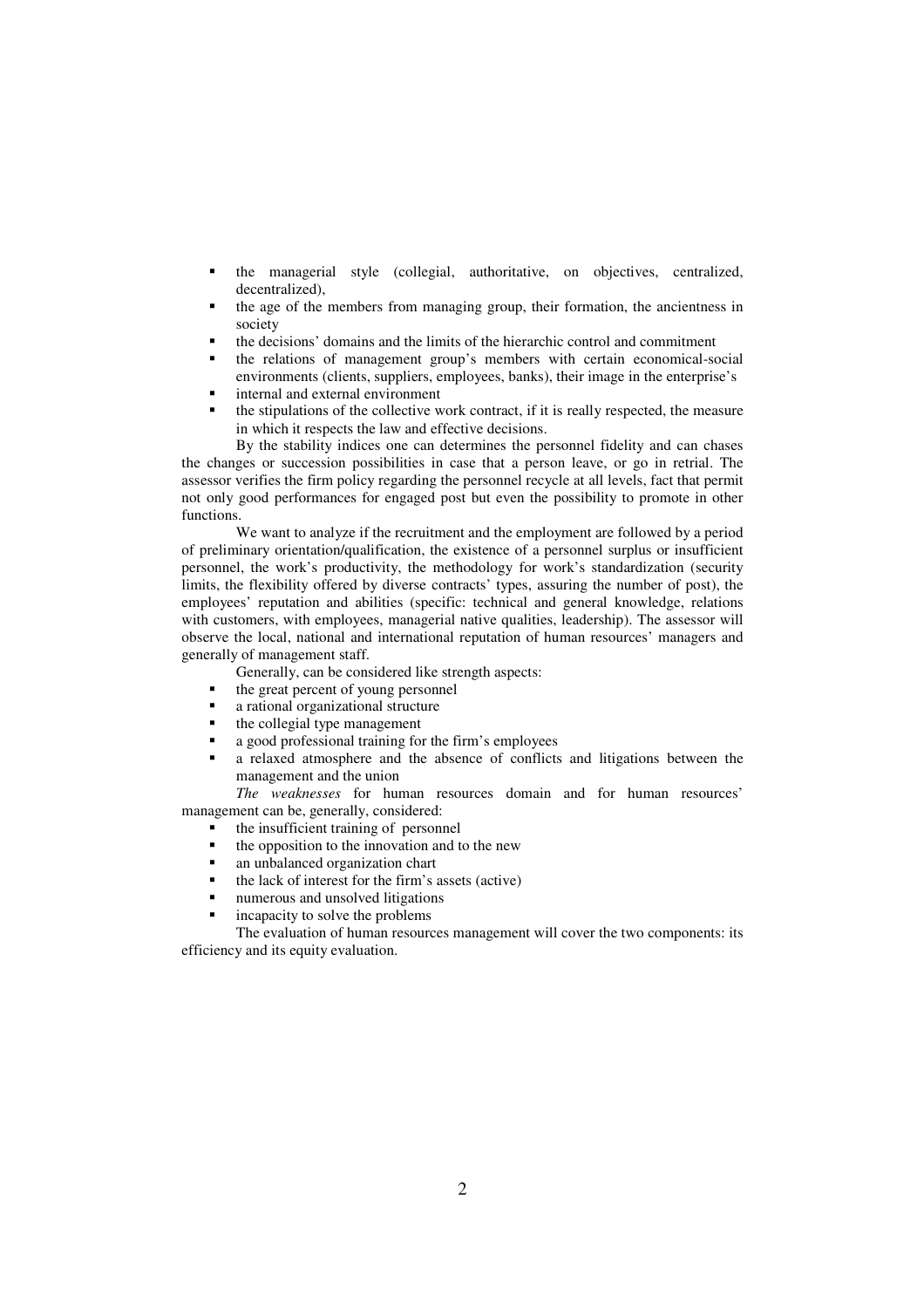# **THE LEVEL OF HUMAN RESOURCES'APPLICATION AND THE ECONOMIC PERFORMANCES OF 5th WESTERN REGION**

#### **The objectives of the research and the methodology used**

The research realized for  $5<sup>th</sup>$  Western Region aims at identifying the state of human resources' management in order to grow human resources efficiency and competitiveness. For this purpose, we proposed four objectives:

 The description of human resources management's practices applied inside the firms from 5<sup>th</sup> Western Region and the identification of theirs application's stage.

 Identification of the problems which affect the firms' management at the level of human resources' administration.

 Identification of strengths and weaknesses for the human resources' domain, in this region

 Analyzing the correlation between the level of human resources management's knowledge and using, on one hand and the economic performance, on the other hand.

The research was made using a questionnaire including 20 questions regarding the following aspects:

 The identification data regarding each enterprise: information regarding the geographic area of the firm, the founding year of the firms, the number of employees, the economic performance.

 The definition of human resources management given inside the firms, the characteristics and the responsibilities of human resources' managers, the evaluation of the human resources management's efficiency and equity.

 The identification of the main straights and weaknesses in the process of human resources management application in the vision of the firms that participate at the research process.

 The evaluation of the application stage for human resources in the analyzed organizations (the evaluation was realized by the comparison between the current practices applied inside the firms with the ideal situation, respective the more achieved practices in the domain used at world level, using an evaluation scale referring to the measure in which exist a superposition between the reality and the ideal situation :  $1=$ not at all:  $2=$ in a small measure:  $3 =$  in a medium measure;  $4 =$ in a large measure,  $5 =$ in totality. On base of the points obtained, each firm was surrounded in a certain maturity degree in application of human resources management, respective: the bureaucratic administration of the personnel, strategic partner for the others departments and changes' agent.

The questionnaire was applied to general directors and to human resources' managers from the 40 enterprises included in the sample, respective:

- a) 15 micro enterprises being characterized by a number of maximum 9 employees and a net annual turn over of maximum 2 million euros, equivalent in lei,
- b) 12 small enterprises having between 10 and 49 employees and realizing an annual turn over of maximum 10 million euros, equivalent in lei,
- c) 10 medium enterprises having between 50 and 249 employees and an annual net turn over of maximum 50 million euros, equivalent in lei,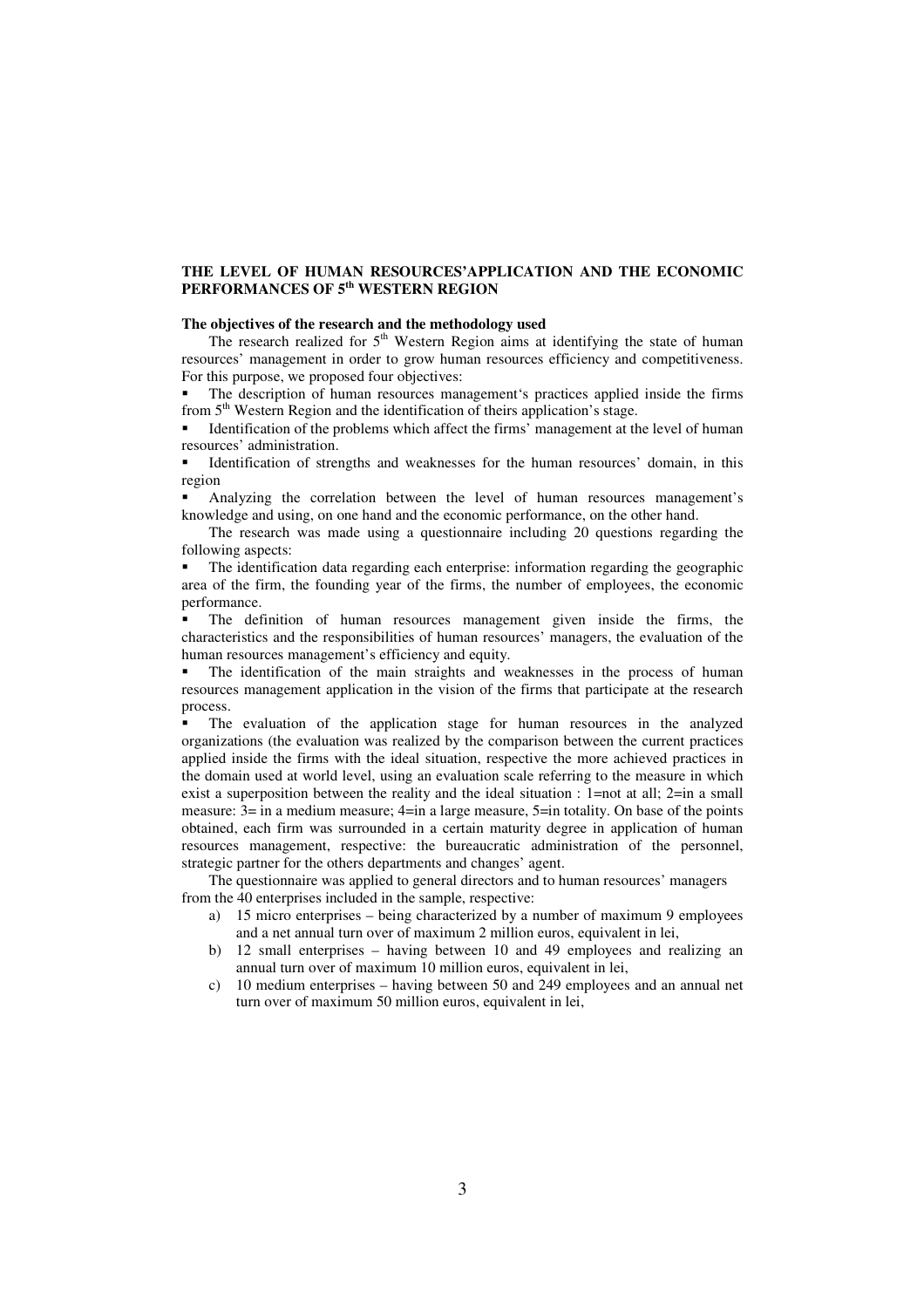d) 3 big enterprises – having more than 250 employees and a net annual turn over grater than 50 millions euros.

# **Research conclusions**

Like result of the interview made to the managers of small, medium and big enterprises from 5<sup>th</sup> Western Region, we succeed to identify the following main problems regarding the domain of personnel administration, presented in the table no.1.

| framework of the firms from 5" Western Region. |                         |         |                                                                                |  |  |
|------------------------------------------------|-------------------------|---------|--------------------------------------------------------------------------------|--|--|
| The nature of the                              | <b>Enterprises that</b> |         | <b>Observation</b>                                                             |  |  |
| <i>identified problems</i>                     | signalized the          |         |                                                                                |  |  |
|                                                | problem                 |         |                                                                                |  |  |
|                                                | No.                     | Percent |                                                                                |  |  |
| Absenteeism                                    | 5                       | 12,5 %  | - medium and big enterprises, that have a                                      |  |  |
|                                                |                         |         | great number of employees from the                                             |  |  |
|                                                |                         |         | localities, having cover a<br>limitrophe                                       |  |  |
|                                                |                         |         | great distances until the working place.                                       |  |  |
| Working tasks evasively                        | 15                      | 37,5%   | -small and micro enterprises - like a                                          |  |  |
| defined                                        |                         |         | consequence appear the difficulties for                                        |  |  |
|                                                |                         |         | employees to understand<br>the<br>theirs                                       |  |  |
|                                                |                         |         | missions within the department.                                                |  |  |
| Difficulties in assuring                       | 20                      | 50 %    | -big and medium enterprises and few                                            |  |  |
| the qualified working                          |                         |         | small enterprises were confronted with                                         |  |  |
| force                                          |                         |         | this increasing problem, being more                                            |  |  |
|                                                |                         |         | difficult to find qualified workers in the                                     |  |  |
|                                                |                         |         | region                                                                         |  |  |
|                                                |                         |         |                                                                                |  |  |
| The fluctuation of the                         | 16                      | 40%     | -this problem is strongly correlated with                                      |  |  |
| personnel                                      |                         |         | those anterior mentioned, the qualified                                        |  |  |
|                                                |                         |         | personnel being tempted to migrate<br>through the firms that assure the better |  |  |
|                                                |                         |         | working conditions and more attractive                                         |  |  |
|                                                |                         |         | salaries. This aspect can be the result of                                     |  |  |
|                                                |                         |         | the unknown of the benefits offered by                                         |  |  |
|                                                |                         |         | the firm, or of the missing regarding a                                        |  |  |
|                                                |                         |         | flexible information package.                                                  |  |  |
| The lack of                                    | 17                      | 42,5%   | small and medium enterprises, the                                              |  |  |
| preoccupation for the                          |                         |         | employees have week performances, the                                          |  |  |
| continuous professional                        |                         |         | lack of efficiency in accomplishment of                                        |  |  |
| preparation                                    |                         |         | theirs obligations presented in the post                                       |  |  |
|                                                |                         |         | card                                                                           |  |  |
| Inefficient                                    | 9                       | 22,5%   | decisions<br>regarding<br>the<br>wrong                                         |  |  |
| communication between                          |                         |         | promotion, the defectively ways<br>for                                         |  |  |

*Table no.1: Problems regarding the personnel administration identifying within the*  framework of the firms from 5<sup>th</sup> Western Region.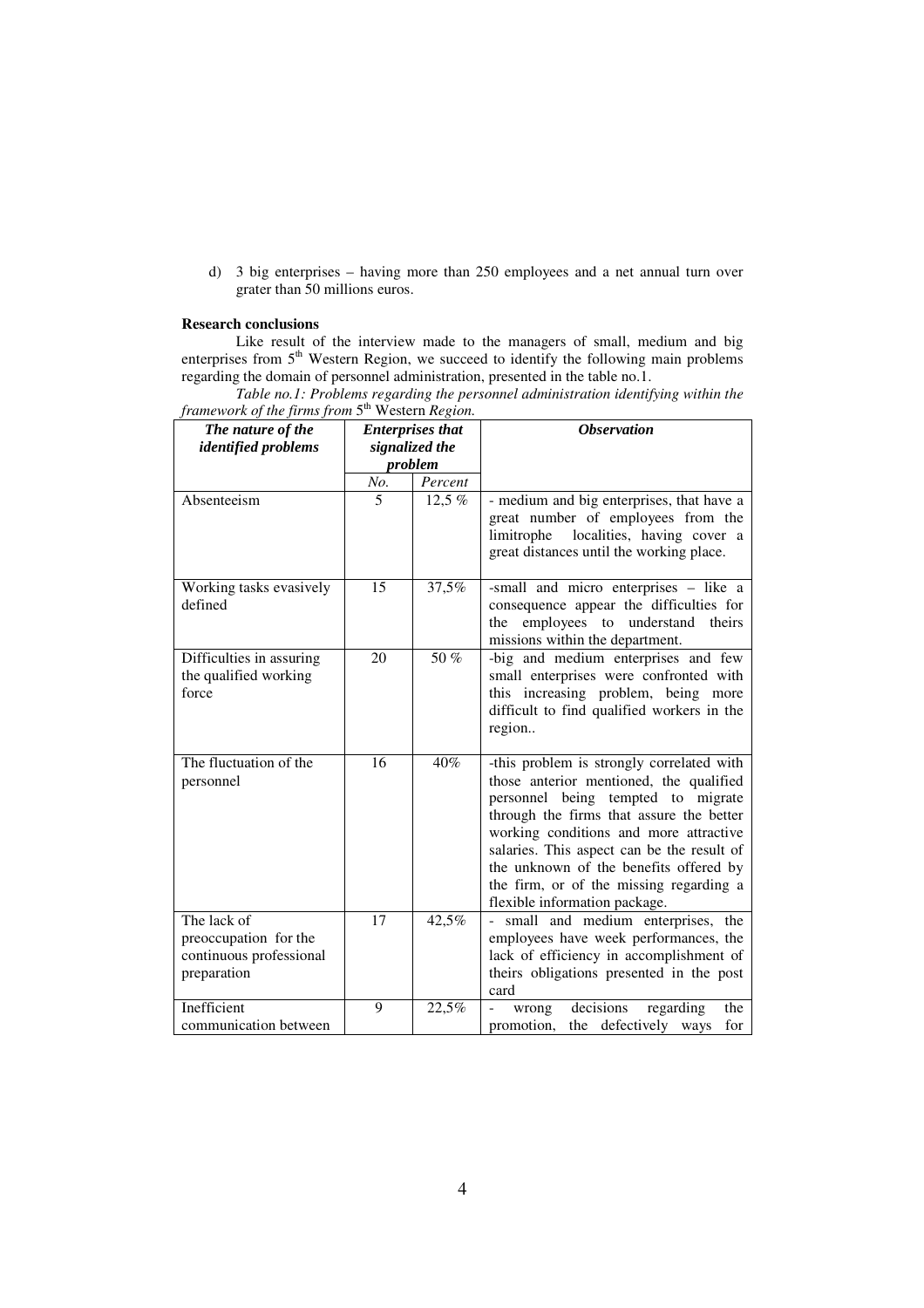| the management of the  | deciding and announcing the promotions,      |
|------------------------|----------------------------------------------|
| firm and its employees | inequities regarding the allocation of       |
|                        | salaries' increasing, the circulation of the |
|                        | messages/information and of<br>the           |
|                        | documents inside the firms.                  |

The firms from  $5<sup>th</sup>$  Western Region were confronted with a lot of problems regarding the *domain of human resources management:* 

 From all questioned enterprises, only 15% succeeded to give a correct definition of the human resources management, of its importance and implication like function for the general activity of the firms.

 The situation regarding the framing of the human resources department in the three evolution's degree was the following:

- a) bureaucratic administration of the personnel 68%
- b) strategic partner for the others departments 22%
- c) changes' agent  $-10\%$



*Fig.no.1: The framing for human resources' department regarding the evolution's degree*  for the firms from 5<sup>th</sup> Western Region

 The evaluation of human resources management doesn't represent a preoccupation for the Romanian firms from 5<sup>th</sup> Western Region. Only 15% of them have an ethical code, in which are detailed the values and the principles that make up the base of activities' unfolding.

 In the same time, were identified a correlation greater than 80% between the turn over and the profit rate, on a hand and development's degree for human resources' management.

#### **CONCLUSIONS AND PROPOSES**

This paper aims to pointing out the direct relation between the firms' level of economic performances and the manner in which were administrated the human resources by the degree of implementation and the quality of human resources. The evaluation of human resources can be realized at global level, for each activity and at level of instruments used. The assessors has the task to opt in accordance with the available resources regarding the goal of the analyze

The research realize for the Western Romanian firms pointed out the fact the most firms were confronted with problems regarding the working force and its administration. The evaluation of human resources management represents an instrument for managers that want